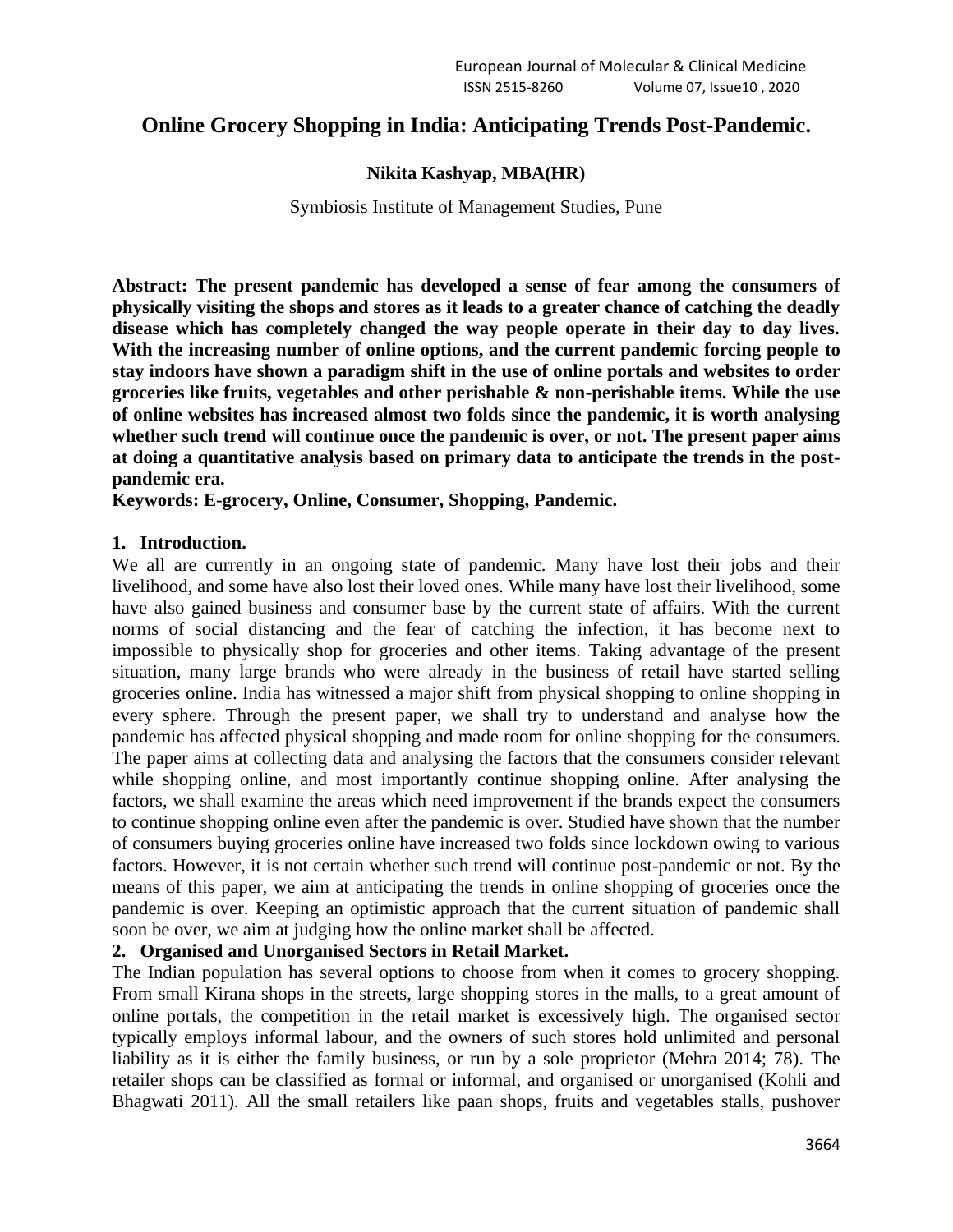carts, etc. form part of the unorganised sector. Shops like Kirana stores, small pharmacy shops, small bakeries, and appliance stores, although form a part of the organised sector, however still fall in the category of informal sector. The stores that fall under the category of both formal and organised sectors are the big retail stores operating as limited companies, trusts or corporations running super markets, hyper markets, etc. The unorganised sector discussed above accounts for more than 93% of the total grocery sale in the Indian market. The reason for a large amount of sale attributed to the unorganised sector is because of the legacy they hold as a result of long time span of experience and goodwill among the people of India. While the unorganised sector still holds more than 90% of the grocery retail market, the recent trends have shown that a substantial number of consumers have shifted to the online sale of groceries due to the convenience and efficiency it offers. With increasing working hours, and with women holding similar positions at the workplace as men, online shopping offers the flexibility and comfort that the consumer requires nowadays.

# **3. Factors Influencing the Growth of Online Sale of Groceries.**

### **3.1.No geographical boundaries.**

Online grocery shopping is the preferred choice these days as it offers delivery irrespective of the geographical boundaries. While serving a large geographical area requires a strong supply chain structure, however non requirement of a physical shop or store leaves the retailers a great deal of monetary reserves to finance a strong supply chain arrangement. Door step delivery with no hassle on the part of the consumers encourages the consumer to opt for online shopping over physical shopping.

# **3.2.Better Quality.**

Better standards of quality of the products encourage a consumer to opt for online shopping. According to Rahman (2013)**,** a consumer first opts for online shopping, and depending on the quality of the products, the consumer is expected to reorder from the same portal/website. Studies have shown that supreme quality of the products increases a consumer's willingness to repeatedly order from a given online website (Elliott, J.2002). Quality of a product is one of the greatest factors influencing the growth of the e-grocery market.

# **3.3.Time-Efficiency.**

The option of flexibility that a given online website offers in terms of time plays a great role in influencing a set of consumers to opt for online shopping. With the increasing busy lives and aspirations for a successful career life, consumers opt for options that provide flexibility and punctuality in terms of time (Srinivasan and Ratchford, 1991). The conventional Kirana stores have limited opening hours which doesn't provide convenience to consumers that lead a busy life. Online stores provides both convenience and flexibility as the shopping hours are not limited and the consumer is at liberty to shop at any odd hour as per her/his convenience (Chocarro 2013).

### **3.4.Free Delivery and Discounts.**

Due to increasing competition and availability of a large number of shops in unorganised sectors, the online stores majorly adopt the policy of free delivery and offer substantial discounts. Timely and hassle less delivery attracts a large number of consumers (Downs 1961). Websites that charge a minimum delivery cost irrespective of the cost of product bought are generally less preferred over websites that provide free deliveries. In India, websites generally offer free delivery over a certain price of orders in order to attract more and more consumers.

# **3.5.Current Pandemic.**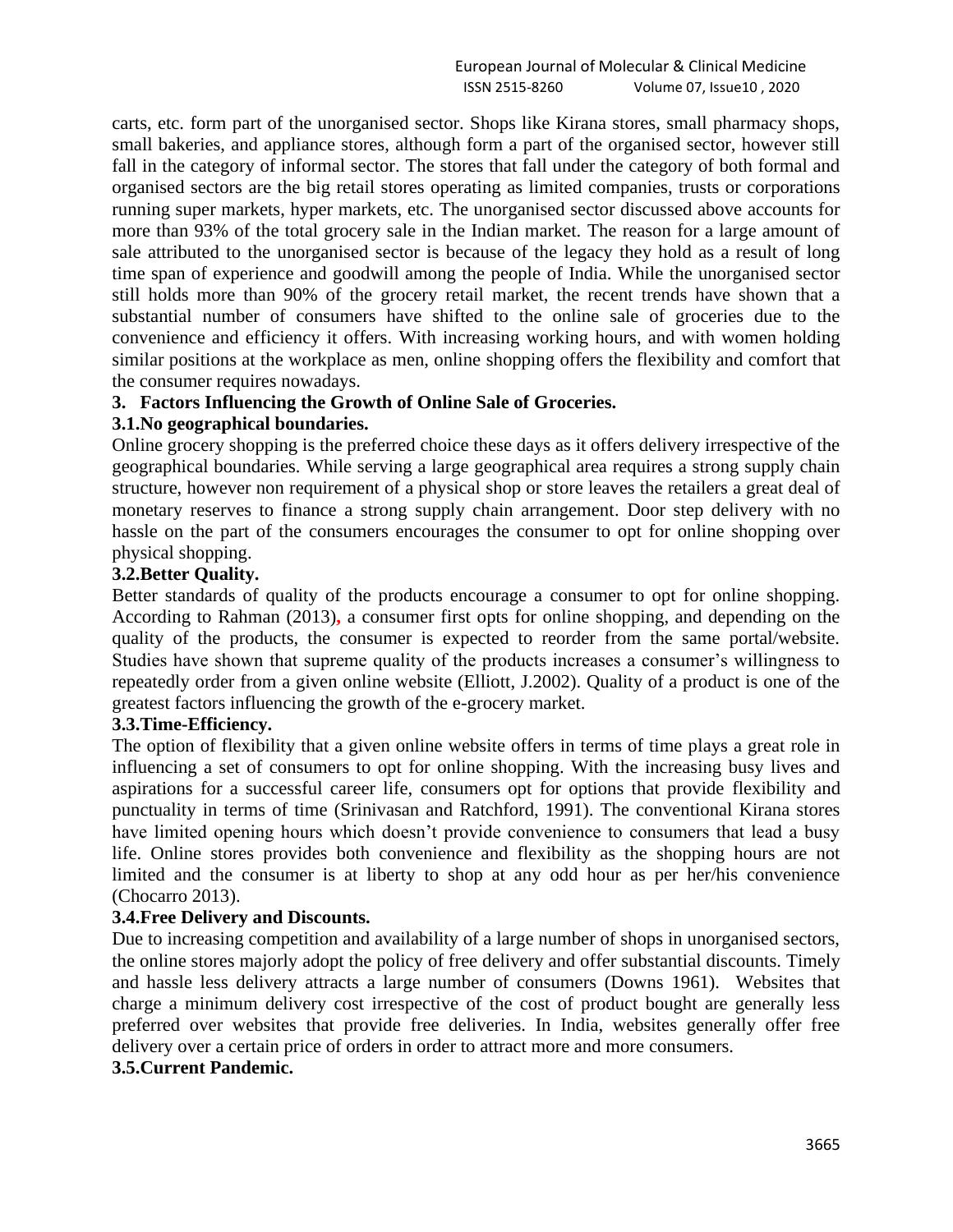The current pandemic has attracted many consumers towards online shopping in order to avoid crowded places and human contact. A report by TOI studying the recent studies shows the trends in online shopping of groceries is likely to increase two folds in this year. This year has witnessed a 76% surge in online shopping for groceries. With the increasing consumer base for shopping online for groceries, many major retail brands like Zomato, JioMart and Swiggy have started selling groceries online. Other retail brands like Grofers, BigBasket, Amazon, etc. have also witnessed an increase of about 60% in the sale of groceries since the current pandemic.

# **4. Business Models in Online Grocery Shopping.**

Based on the functions performed by a particular business model, the industries involved in online grocery shopping can be categorised into the following business models.

# **4.1.Inventory Models.**

As the name suggests, the business models that serve as an inventory for storing the grocery materials like fruits, vegetables, and other perishable items are called the inventory based business models. Such business models may or may not perform the shipping services. Such business models enter into agreements with vendors and shippers to sell the groceries stored by them.

#### **4.2.Multi-Vendor Marketplace.**

Business models that provide a platform for other buyers and sellers to buy and sell groceries. These type of models only manage the websites or the apps where different sellers register themselves and the client base is provided by the vendor. Such models need not hold an inventory as their only job is to provide a platform, a website in this case for the sellers to display and sell their products.

### **4.3.Shipping Only Models.**

The business models that only provide the shipping facilities to both the buyers and the sellers are called the shipping only models. Such models act as the intermediary between the sellers and the buyers and perform one of the most important functions i.e. delivery of goods.

# **4.4.Click And Collect Retail Model.**

This type of model is yet not very renowned in India however, is substantially flourishing in the other parts of the world. Such kind of model offers a perfect blend of online and physical shopping. The consumer could select and pay for the products online and collect the same from the nearest store.

#### **5. Literature Review.**

Ramus and Neilson (2005), did a quantitative study on what consumers with different degrees of experience prefer, physical grocery shopping or online. Most of them liked the convenience and flexible aspect of online shopping, however were skeptical about the quality of the products. Sreeram and his team (2017) studied the various factors that influence a consumer's decision of whether or not he would prefer online shopping over physical shopping. Some of the factors that they studied were physical effort, time pressure, entertainment value, product assortment, economic values, website design aesthetics, etc.A study lead by *Accenture* showed how some behavioral changes in the customer's behavior shall stay back even after covid is over. One of such behaviors include online shopping (Accenture 2020).Another study showed similar results that the trends adopted by various consumers during this pandemic shall completely change the face of the retail market long after the pandemic is over(Forbes 2020).Lakshman and Karthik conducted a study on behavioral traits of people in a town on use of Flipkart for online grocery shopping (Lakshman and Karthik 2020).Another study analysing the approach of people towards online shopping during pandemic with special reference to Flipkart showed that around 72% of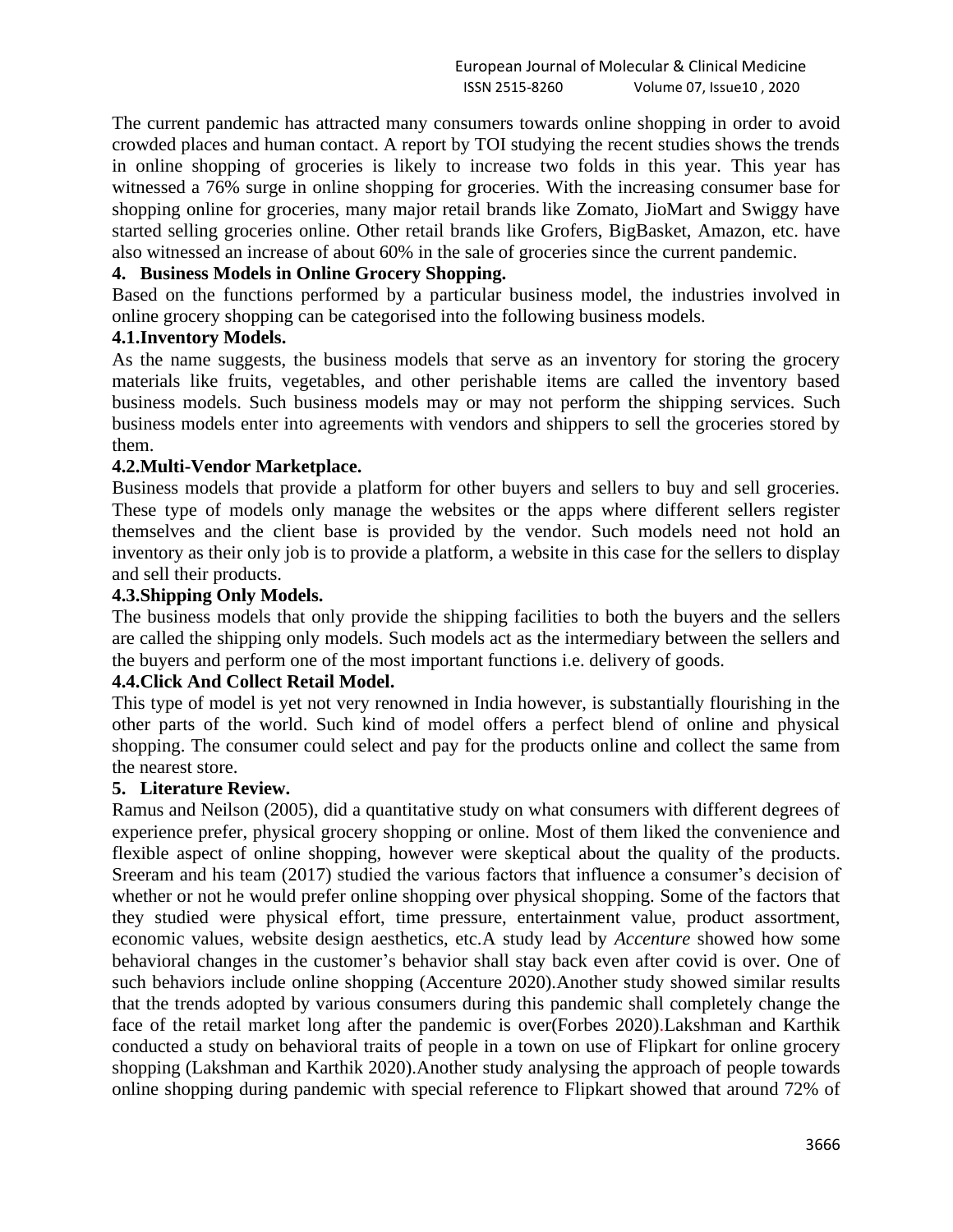people in India were using Flipkart for online grocery shopping, while since Pandemic the percentage has increased to 82.5% which is a substantial increase in a short span of 6-8 months. (Rachita, Sushree and Rahul 2020). There have been many studies on factors influencing the decision of the consumers to opt for online shopping. We aim at studying a shift in the behavioural patterns of the consumers towards online grocery shopping since lockdown and whether such patterns are likely to continue even after the end of the pandemic.The fear of being in a crowded market or the need to avoid human contact has made people belonging to different age groups in large numbers, to shift to online options. Let us see whether such shift is likely to stay back even after the end of the pandemic.

### **6. Research Objective.**

- a. To study the factors that influence a consumer's choice to continue shopping even after the pandemic.
- b. To study the areas that online shopping portals should work upon to enhance the number of consumers opting for online grocery shopping, with special reference to India.

### **7. Research Methodology.**

The following research is conducted based on the quantitative analysis of the primary data. A questionnaire was prepared to know the choices and preferences of the costumers of online shopping to see the factors that have influenced their choice of online grocery shopping over physical shopping. Several other questions were added to collect data related with their satisfaction with different factors that would influence continuity of online shopping even after pandemic. Thereafter, a group of 60 people, actively involved in online grocery shopping from different parts of the country were chosen and handed over the questionnaire. The results and analysis of the aforementioned questionnaire and data are as follows.

# **8. Results.**

The respondents were asked to select the factors that mattered to them the most while shopping online out of a list of factors that the previous researchers in the current fiend have considered relevant. Thereafter, the respondents were asked to tell whether they were satisfied with the following four factors:

- a. Timely delivery.
- b. Packaging
- c. Quality
- d. Willingness to continue shopping and recommend others.

Following are the results of the research conducted: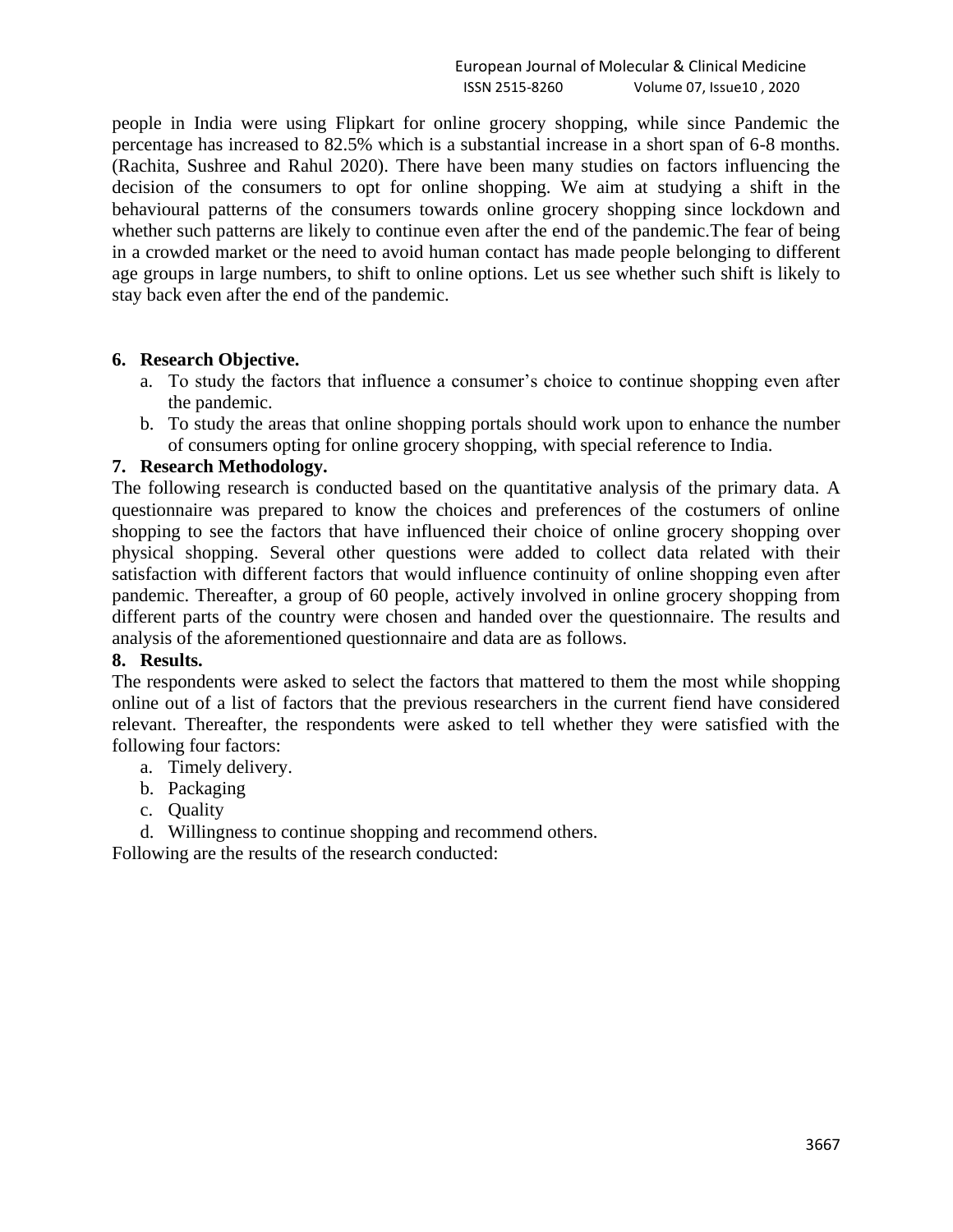

**Fig. 1.**

56% of the total respondents were satisfied with the quality of the online groceries received by them during this year. However, 44% were not satisfied, which is a great number. If brands selling groceries online want people to continue shopping online, they shall have to improve the quality of their products, otherwise, the consumers are likely to shift back to the unorganised sector after the end of the pandemic.





92% of the total respondents were happy and satisfied with the packaging of groceries sold online. The numbers in this sector are highly impressing as the results show that amidst a pandemic, the consumers are happy the way their groceries are packed and feel in the hands of the brands selling groceries online. This factor is likely to make consumers stick to online shopping even after the pandemic.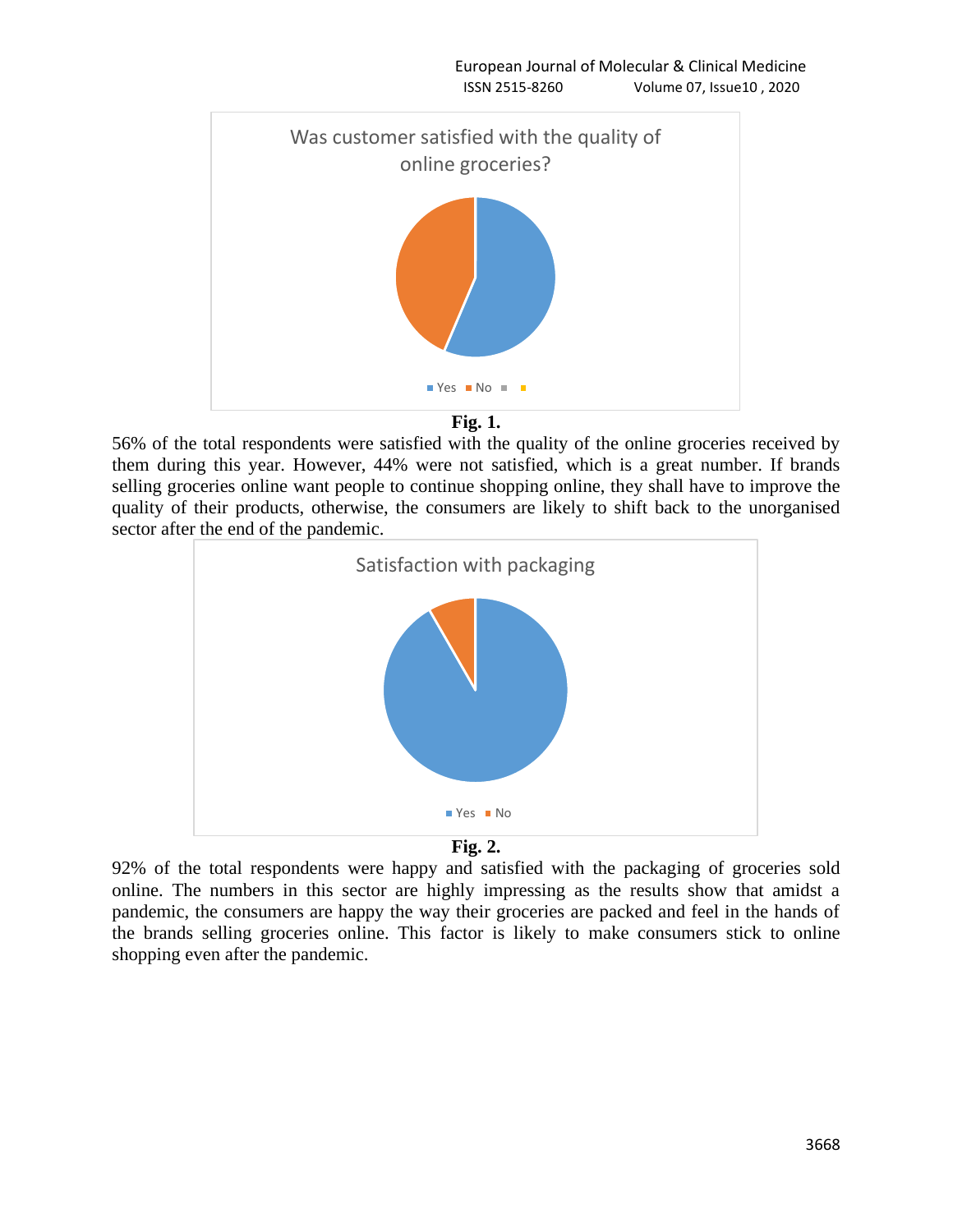European Journal of Molecular & Clinical Medicine ISSN 2515-8260 Volume 07, Issue10 , 2020





Only 58% of the total respondents were satisfied with the delivery of the products w.r.t. the time. As already discussed, time efficiency is one of the most important factors to be considered while shopping online. Untimely delivery of products is likely to make the consumers shift back to physical shopping of groceries.





The results of the current study have been awfully surprising. While various studies have shown that quality of the products and timely delivery are the two most dominating factors that influence a consumer's intention to continue with online shopping. However, despite almost half the respondents being unsatisfied with the quality and delivery of products, they have shown willingness in continuing shopping and recommending friends and family.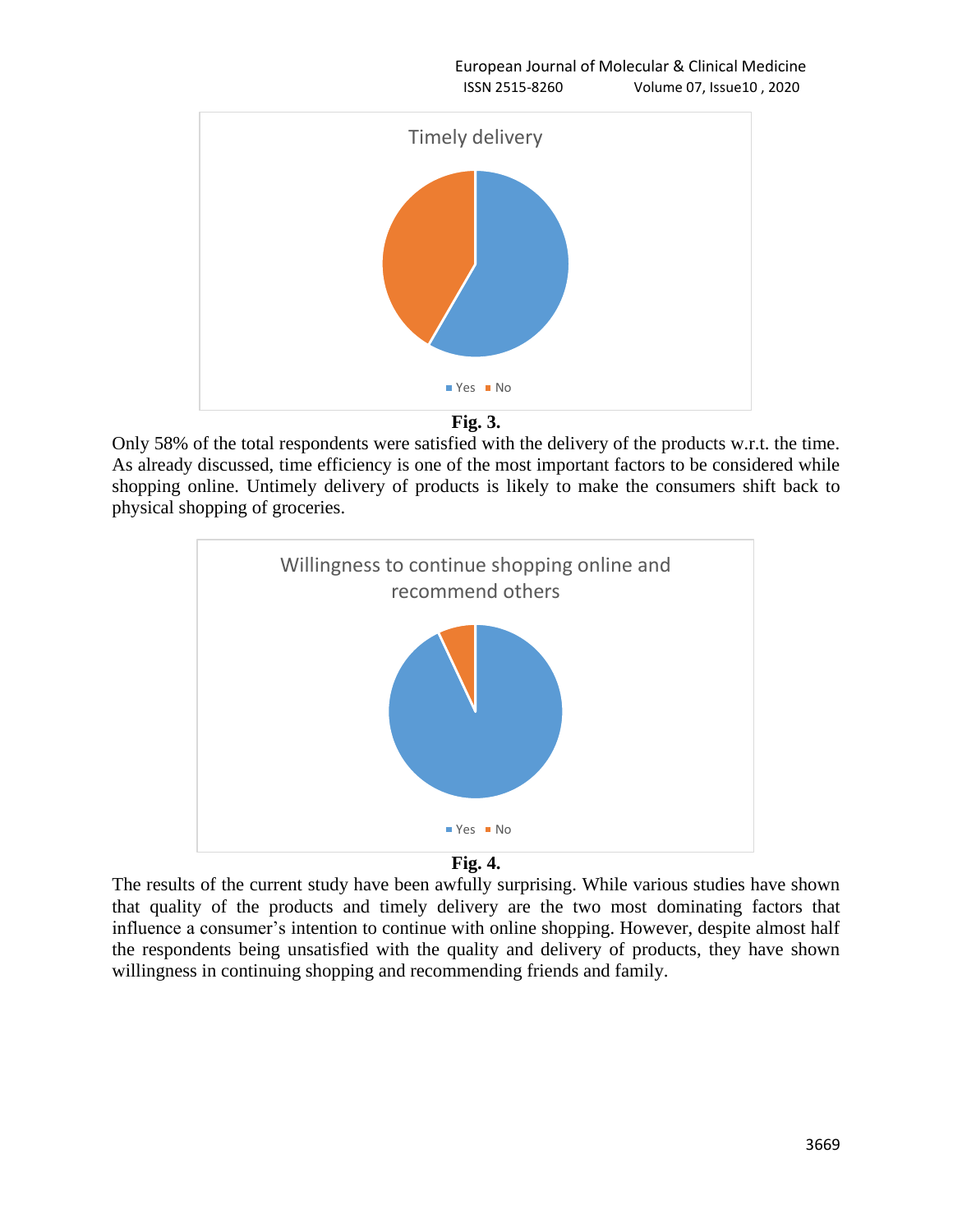



The above placed graph shows the magnitude of the relevance of the factors influencing the intention of the consumers to continue with online shopping. Surprisingly, the two most important factors for the respondents remained time efficiency, and accessibility, and not the price and quality, which most researchers have always given prime importance. In fact, the quality of the products, which since beginning we had considered one of the dominating factors, was only preferred by 6% of the total respondents as a relevant factor.

### **9. Analysis and Conclusion.**

A thorough analysis of the above results shows that the two most important factors that are likely to make consumers stick with online grocery shopping even after the end of the pandemic are easy accessibility of products on online websites, and flexibility and efficiency of time, in comparison with physical shopping. The two factors that were expected to hold great importance have not been given much weightage by the respondents, i.e. the quality of the products and their price. While the respondents did not seem very happy with the quality of the groceries sold online, they also did not give this factor much weightage while deciding whether to continue shopping or not. One factor that was rated high on the relevance meter was time efficiency, however the respondents did not believe that their products were delivered on time, as only 58% of the respondents ticked yes for timely delivery.

Analysis of the above results shows that the one factor that the online websites selling groceries need to work upon is timely delivery. While the respondents are not happy with the quality either, however they do not seem to care much about the quality. We do not by any means wish to conclude that it is fine for the brands to sell products of inferior quality however, the trends show that even if the brands maintain the current quality, the consumers are not likely to shift back to physical shopping after the pandemic. In conclusion, the trends set after the pandemic are not likely to change even after the pandemic is over, as more than 95% of the Respondents ticked yes for willingness to continue with online shopping. Majority also confirmed that they shall love to recommend their family and friends to do the same, which shows that the said trend is likely to increase many folds.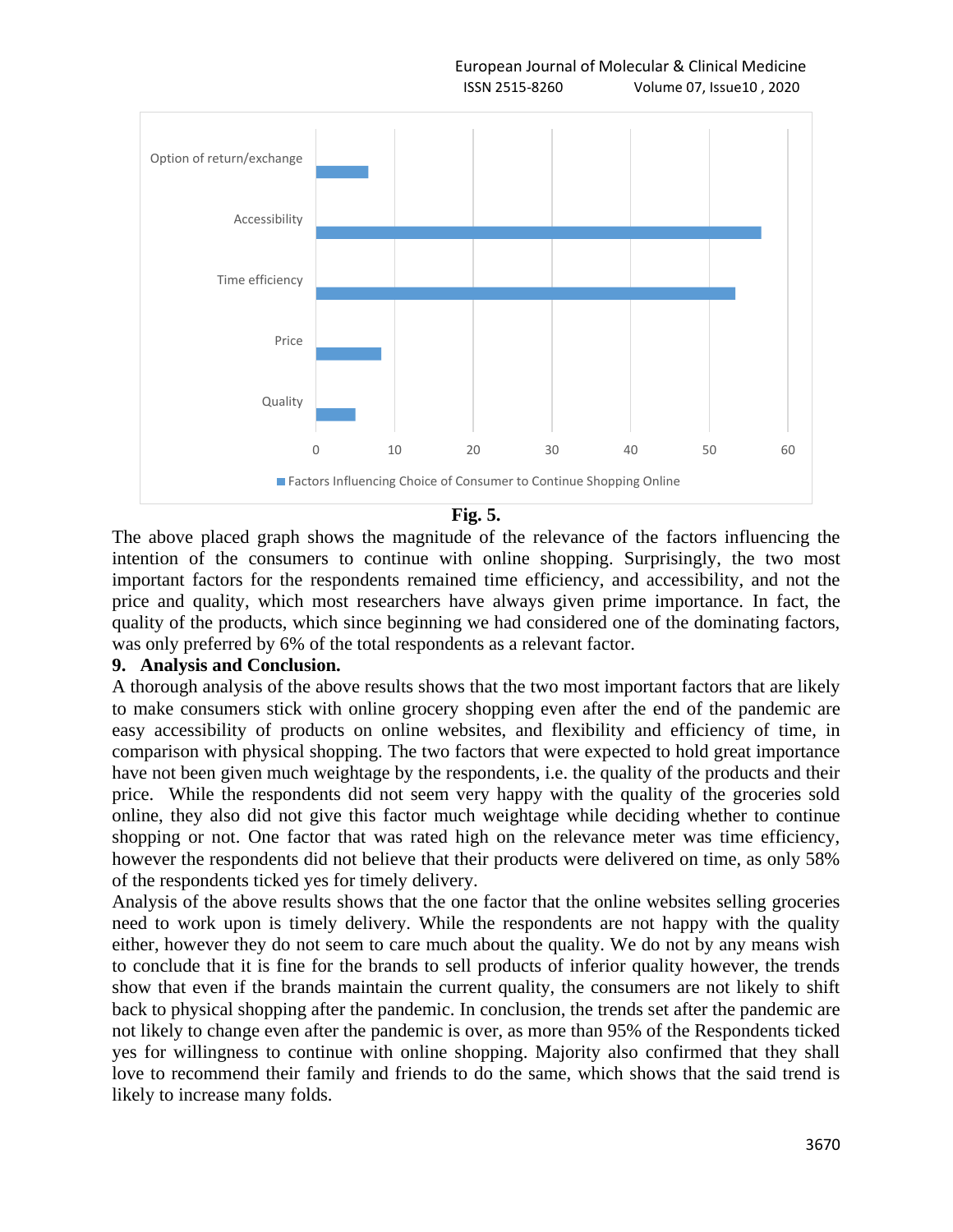# **References.**

Rachita Ota, Sushree Sangita Ray & Rahul Kumar. (2020). A Study on the Indian Consumer mindset towards online shopping during the pandemic period: A special reference to Flipkart. Science, Technology and Development Volume IX Issue VII: 204.

A. Lakshmanan & Dr. V.Karthik. (2016). Consumer's buying behaviour towards online shopping. A case study of Flipkart.com users in Udamalpet Town. International journal of Recent Research & Applied Studies. ISSN- 2349-4891.

Forbes. (2020). How will the pandemic change consumer behaviors.

Accenture (2020) COVID - 19 will permanently change consumer behavior.

Sreeram, A., Kesharwani, A. and Desai, S. (2017), Factors affecting satisfaction and loyalty in online grocery shopping: an integrated model. Journal of Indian Business Research, Vol. 9 No. 2: 107-132. Doi: https://doi.org/10.1108/JIBR-01-2016-0001.

Ramus, K. and Asger Nielsen, N. (2005). Online grocery retailing: what do consumers think? Internet Research, Vol. 15 No. 3: 335-352. Doi: https://doi.org/10.1108/10662240510602726.

Downs, A. (1961). A theory of consumer efficiency. Journal of Retailing, 37, 6–12. Winter.

Srinivasan, N., Ratchford, B.T., (1991). An empirical test of an external search for automobiles. Journal of Consumer Research 18, 233-242.

Chocarro, R., Cortiñas, M. and Villanueva, M. (2013). Situational variables in online versus offline channel choice. Electronic Commerce Research and Applications, 12(5): 347-361.

Rahman, M. (2013). Green Products: A Study on Young & Native Swedish Consumers' Purchase Intentions of Green Products. Master's Thesis. Umeå School of Business & Economics.

Elliott, J. (2002). Achieving Customer Satisfaction through Requirements Understanding. Iscn.at. Retrieved 8 April 2017, from http://www.iscn.at/select\_newspaper/requirements/dera.html.

Shashank Mehra & Moonis Shakeel.(2014).Comparative Study of Unorganised and Organised Retail: The Case of Indian Grocery Market atNCR. IJRCM. ISSN 2231-424: 78*.*Retrieved from https://www.researchgate.net/publication/281823210 Comparative study of unorganised and organised\_retail\_The\_case\_of\_Indian\_Grocery\_market\_at\_NCR.

Kohli, R. and J. Bhagwati (2011). Organized Retailing in India: Issues and Outlook. Columbia Program on Indian Economic Policies. Working Paper No. 2011-1, School of International and Public Affairs, Columbia University.

Garg, Commodore Vijesh, and Annie Sam. "ENGAGEMENT OF NATIONAL CADET CORPS (NCC) CADETS IN DISASTER RISK MITIGATION UNDER PANDEMIC COVID-19: A CASE STUDY OF TAMILNADU, PUDUCHERRY AND ANDAMAN & NICOBAR ISLANDS." IMPACT: International Journal of Research in Applied, Natural and Social Sciences (IMPACT: IJRANSS) 8.6 (2020) 15-24

Yousuf, Rizwan, Khalid Ul Islam Rather, and Saima Farhat. "UNEXPECTED RAMIFICATIONS OF CORONA PANDEMIC ECONOMIC AND STATISTICAL ISSUES." IMPACT: International Journal of Research in Business (Management IMPACT: IJRBM) 8.9 (2020) 27-32

Khalifa, Amr Moustafa, and Asmaa Yahia Sharfeldin. "PREVALENCE AND SOCIO-BEHAVIOURAL FACTORS ASSOCIATED WITH DEPRESSIVE DISORDERS AMONG PRIMARY HEALTH CARE PHYSICIANS IN SHEBIN EL-KOM DISTRICT, MENOUFIA GOVERONRATE, EGYPT, DURING COVID 19 PANDEMIC."8.12 (2020) 79-92